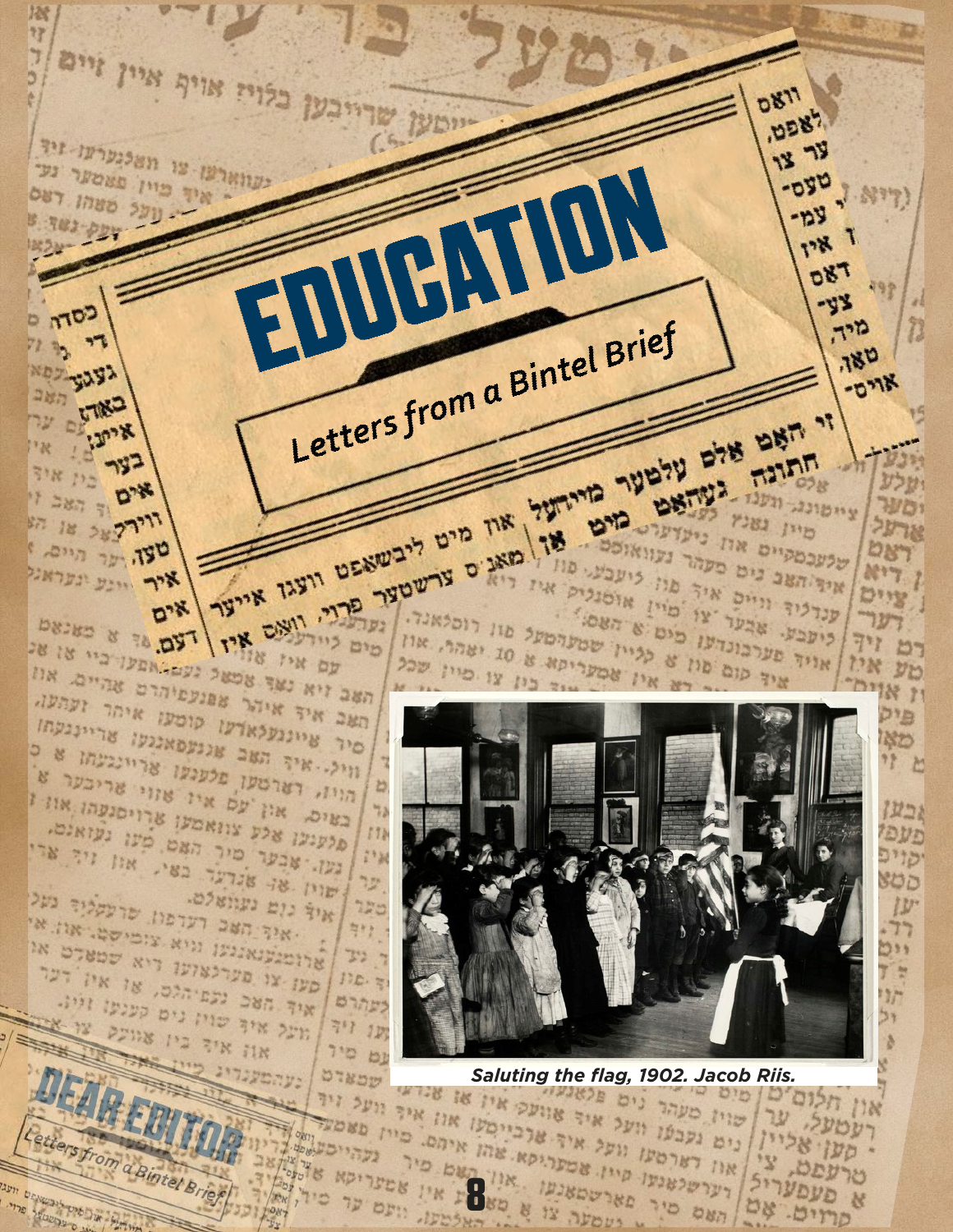

## Worthy Editor,

Allow me a little space in your newspaper and, I beg you, give me some advice as to what to do.

There are seven people in our family – parents and five children. I am the oldest child, a fourteen-year-old girl. We have been in the country two years and my father, who is a frail man, is the only one working to support the whole family.

I go to school, where I do very well. But since times are hard now and my father earned only five dollars this week, I began to talk about giving up my studies and going to work in order to help my father as much as possible. But my mother didn't even want to hear of it. She wants me to continue my education. She even went out and spent ten dollars on winter clothes for me. But I didn't enjoy the clothes, because I think I am doing the wrong thing. Instead of bringing something into the house, my parents have to spend money on me.

I have a lot of compassion for my parents. My mother is now pregnant, but she still has to take care of the three borders we have in the house. Mother and Father work very hard and they want to keep me in school.

I am writing to you without their knowledge, and I beg you to tell me how to act. Hoping you can advise me, I remain,

Your reader,

S.

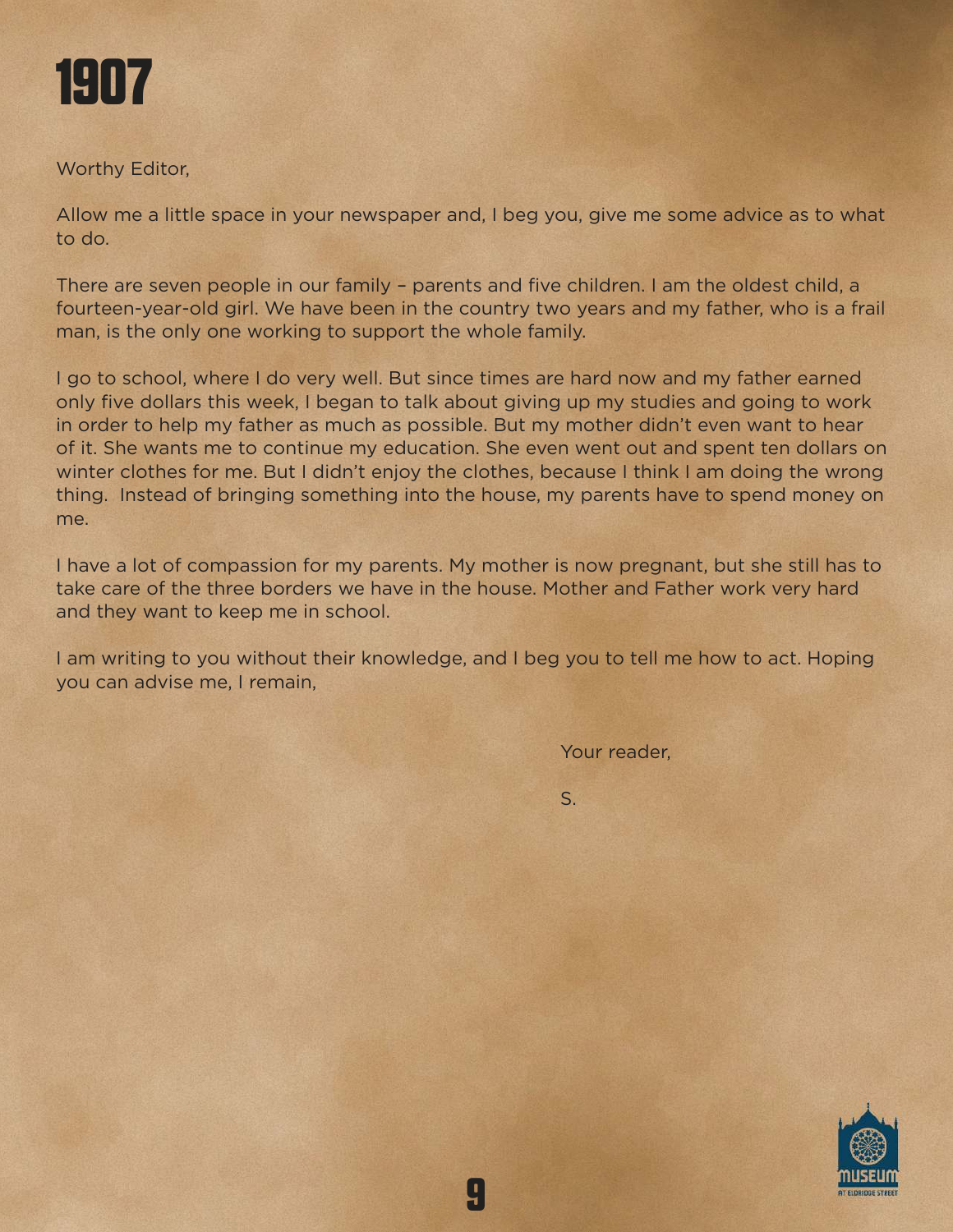

Dear Editor,

DEAR ED

etters from a Bintel Brief

Since I do not want my conscience to bother me, I ask you to decide whether a married woman has the right to go to school two evenings a week. My husband thinks I have no right to do this.

I admit that I cannot be satisfied to be just a wife and mother. I am still young and I want to learn and enjoy life. My children and my house are not neglected, but I go to evening high school twice a week. My husband is not pleased and when I come home at night and ring the bell, he lets me stand outside a long time intentionally, and doesn't hurry to open the door.

Now he has announced a new decision. Because I send out the laundry to be done, it seems to him that I have too much time for myself, even enough to go to school. So from now on he will count out every penny for anything I have to buy for the house, so I will not be able to send out the laundry any more. And when I have to do the work myself there won't be any time left for such "foolishness" as going to school. I told him that I'm willing to do my own washing but that I would still be able to find time for study.

When I am alone with my thoughts, I feel I may not be right. Perhaps I should not go to school. I want to say that my husband is an intelligent man and he wanted to marry a woman who was educated. The fact that he is intelligent makes me more annoyed with him. He is in favor of the emancipation of women, yet in real life he acts contrary to his beliefs.

**10**

Awaiting your opinion on this, I remain,

Your reader,

The Discontented Wife